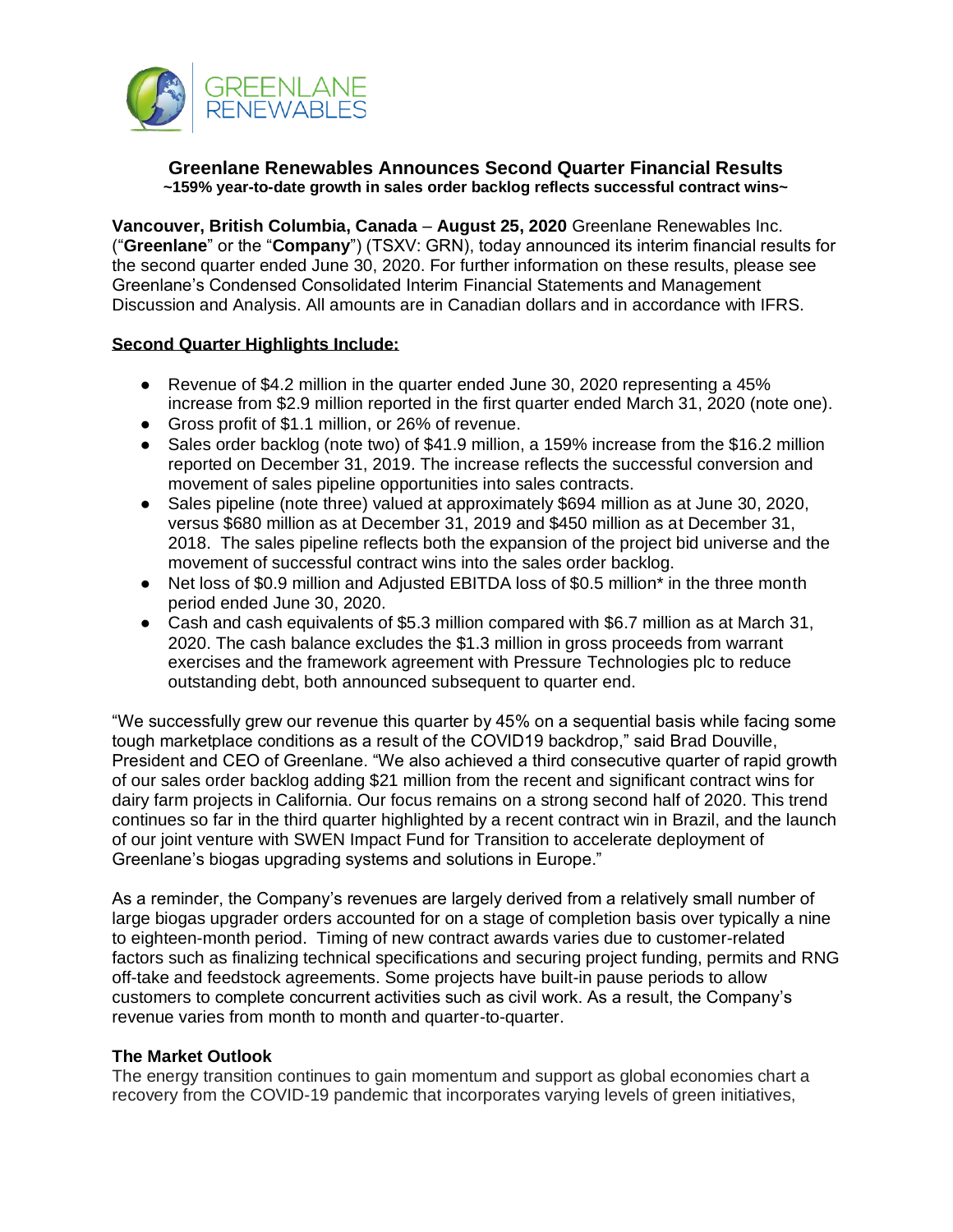including from unlikely participants. BP, one of the largest integrated global oil and gas companies, announced this year it intends to be a net zero carbon company by 2050 or sooner by drastically cutting the carbon intensity of the products it sells and increasing the proportion of its investment into non-oil and gas businesses as it reinvents itself. S&P Global Platts Analytics, a global data analytics and research firm, recently highlighted RNG as an emerging tool for the decarbonization of energy production and subsequent consumption in both the transportation and natural gas utility sectors.

RNG continues to gain traction with natural gas utilities in their quest to remain competitive with the electricity grid relative to driving renewable content and decarbonized energy offerings. Several large utilities in the United States have recently made RNG-specific announcements: Xcel Energy has announced an initiative to explore RNG options for up to 1.8 million natural gas customers, Chesapeake Utilities is set to inject RNG directly into its East Coast gas distribution pipeline system, and Duke Energy will be injecting RNG produced from dairy farms in the southeastern United States into its national gas distribution pipeline system.

Greenlane, with visibility to more than 100 new projects, remains well positioned to capture a growing share of the RNG value chain as a leading industry provider of biogas upgrading and project development solutions.

## **NON-IFRS FINANCIAL MEASURES**

Management evaluates the Company's performance using a variety of measures, including "operating profit" and "Adjusted EBITDA". The non-IFRS measures should not be considered as an alternative to or more meaningful than revenue or net loss. These measures do not have a standardized meaning prescribed by IFRS and therefore they may not be comparable to similarly titled measures presented by other publicly traded companies and should not be construed as an alternative to other financial measures determined in accordance with IFRS. The Company believes these non-GAAP financial measures provide useful information to both management and investors in measuring the financial performance and financial condition of the Company. Management uses these and other non-IFRS financial measures to exclude the impact of certain expenses and income that must be recognized under IFRS when analyzing consolidated underlying operating performance, as the excluded items are not necessarily reflective of the Company's underlying operating performance and make comparisons of underlying financial performance between periods difficult. From time to time, the Company may exclude additional items if it believes doing so would result in a more effective analysis of underlying operating performance. The exclusion of certain items does not imply that they are non-recurring.

\*Reconciliation of net loss to Adjusted EBITDA loss

|                          | Three months ended<br>June 30, 2020<br>\$'000s |  |
|--------------------------|------------------------------------------------|--|
| Net loss                 | (940)                                          |  |
| Add back:                |                                                |  |
| Share based compensation | 36                                             |  |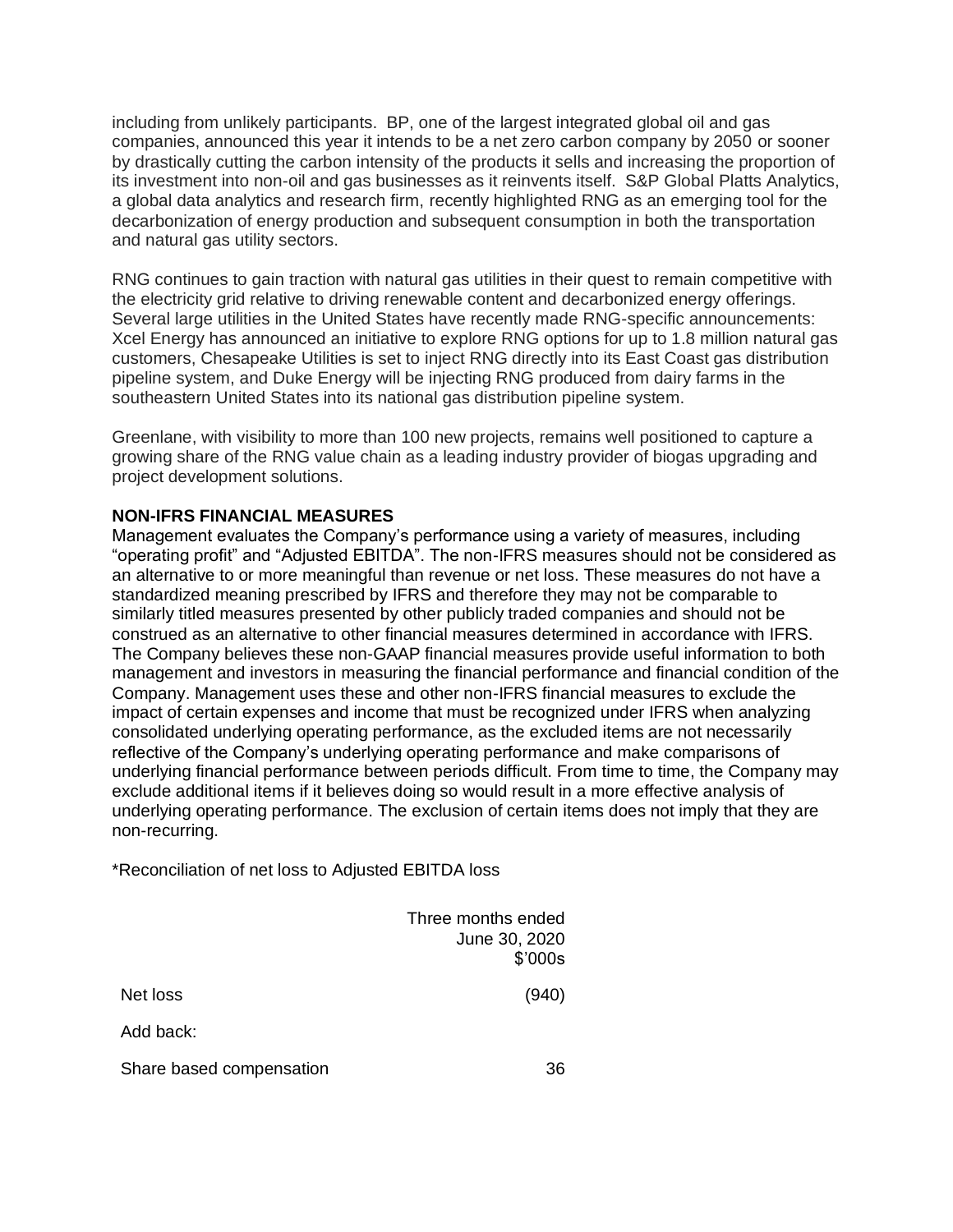| <b>Adjusted EBITDA loss</b>   | (510) |
|-------------------------------|-------|
| Foreign exchange gain         | (113) |
| Finance expense               | 128   |
| Depreciation and amortization | 379   |

Note one - Comparison to revenue in the same period of last year is not made because of a partial quarter, with the Company completing its qualifying transaction on June 3, 2019.

Note two - Order backlog refers to the balance of unrecognized revenue from contracted projects, where such revenue is recognized over time as completion of projects progress.

Note three - Greenlane maintains a sales pipeline of prospective projects that it updates regularly based on quote activity to ensure that it is reflective of sales opportunities that can convert into orders within approximately a rolling 24 month time horizon. Not all of these potential projects will proceed or proceed within the expected timeframe and not all of the projects that do proceed will be awarded to Greenlane. Additions to the amount in the sales pipeline come from situations where the Company provides a quote on a prospective project and reductions to the sales pipeline arise when the Company loses a prospective project to a competitor, a project does not proceed or, where a quote in the pipeline is converted to Greenlane's sales order backlog.

All filings related to the second quarter ended June 30, 2020 are available on SEDAR at [www.sedar.com.](http://www.sedar.com/)

## **About Greenlane Renewables**

Greenlane is cleaning up two of the largest and most difficult-to-decarbonize sectors of the global energy system: the natural gas grid and the transportation sector. As a leading global provider of biogas upgrading systems, Greenlane's solutions create clean, low-carbon renewable natural gas (RNG), suitable for injection into the natural gas grid and for direct use as vehicle fuel. Our systems, marketed and sold under the Greenlane Biogas™ brand, remove impurities and separate carbon dioxide from biomethane in the raw biogas created from organic waste at landfills, wastewater treatment plants, farms and food waste facilities. With multiple core technologies, more than 100 installations in 18 countries and counting, and 30+ years' experience, Greenlane finds the right solution, whatever the specific project requirements. Whether we're working with waste producers, gas utilities, or project developers, we're doing more with biogas, helping to turn a low-value product into a high-value renewable resource. For further information, please visit [www.greenlanerenewables.com.](http://www.greenlanerenewables.com/)

#### **For more information please contact:**

Incite Capital Markets Eric Negraeff / Darren Seed Greenlane Renewables Inc. Brad Douville, President & CEO, Ph: 604.493.2004 Email: IR@greenlanerenewables.com